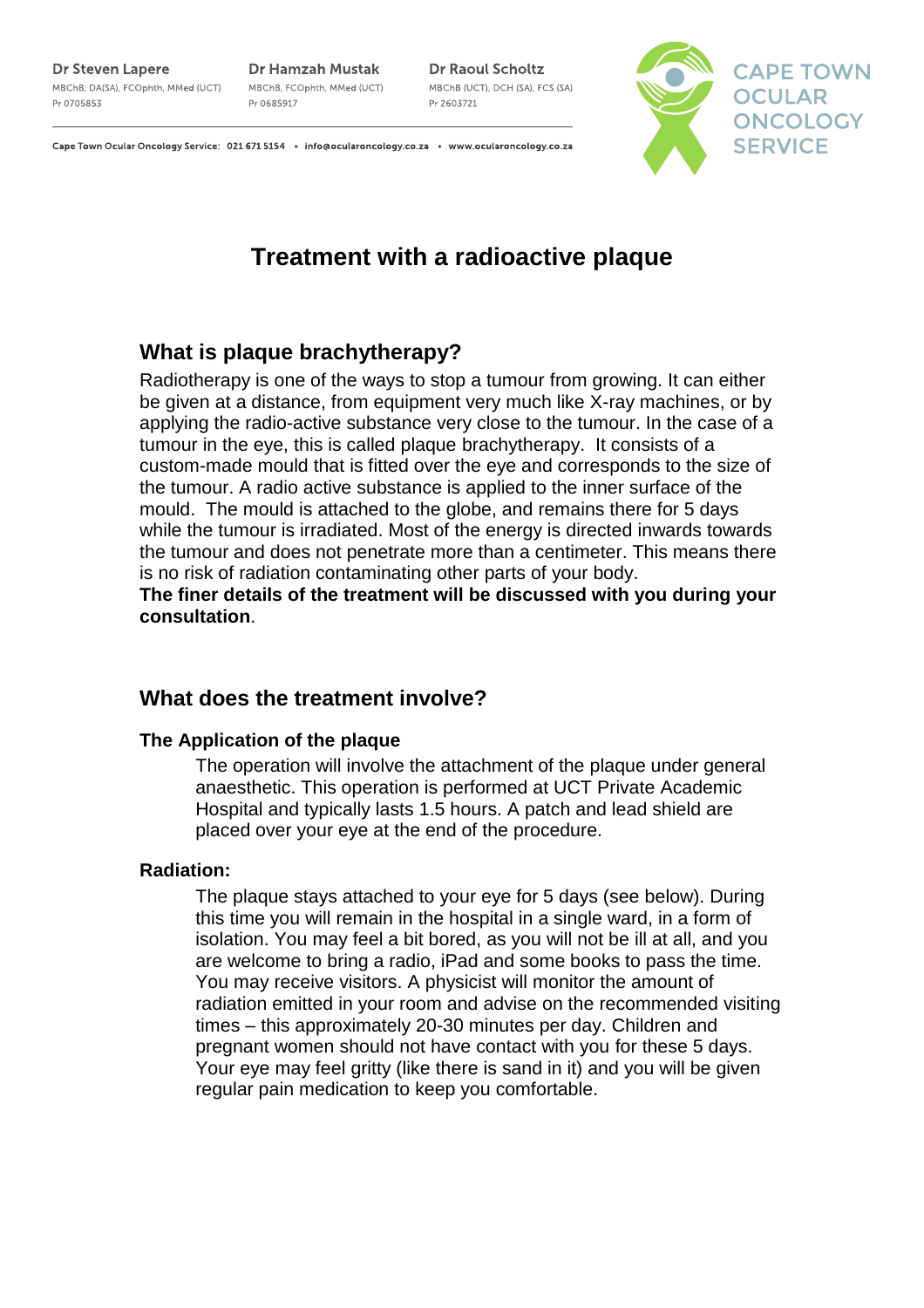#### Dr Steven Lapere

MBChB, DA(SA), FCOphth, MMed (UCT) Pr 0705853

**Dr Hamzah Mustak** MBChB, FCOphth, MMed (UCT)

**Dr 0685017** 

### **Dr Raoul Scholtz**

MBChB (UCT), DCH (SA), FCS (SA) Dr 2603721



Cape Town Ocular Oncology Service: 021 671 5154 . info@ocularoncology.co.za . www.ocularoncology.co.za



The conjunctiva is opened and the tumor is located by transillumination. The tumor margins and the intended location of the anterior plaque edge are marked on the sclera. If neccessary, any overlying extraocular muscles (red) are disinserted.



The dummy plaque (template) is positioned according to the scleral ink-marks and sutured to the sclera by releasable sutures placed through the eyelets of the dummy. The position of the dummy in relation to the tumor is assessed by using a right-angled transilluminator while performing binocular indirect ophthalmoscopy. Once the dummy is well positioned, a mattress suture is inserted but left loose.



The sutures are untied but left in place. The dummy is removed and replaced by the radioactive plague, which is secured using the same sutures as the template. All sutures are fastened. Any dis-inserted rectus muscles are re-positioned and the conjunctiva is closed.

# **Removal of the plaque**

- 1. The exact duration of the radiation is different for each patient and is calculated by the physicist, but is approximately 5 days (120 hours).
- 2. The plaque is removed under general anaesthetic. You should not book your flight home the same day, as you will need to recover from the general anaesthetic. It is suitable to return home the next day.
- 3. After the plaque is removed from your eye there will be no radiation in your body and it is completely safe for you to be around others.

## **Going home**

- 1. You will be given an eye pad to wear after the operation. This can be removed the next day.
- 2. Sometimes your eye can become sore a few days after you have returned home from hospital. This is normal and the drops will help. Your eye may look red for several weeks after the operation but this is also quite usual, as the radiation treatment makes the wound healing a little slower.
- 3. If have a lot of pain (you should not need any painkillers after 2 or 3 days), or if the vision gets worse, please contact us
- 4. You will be given a follow-up approximately one month after the plaque removal. If you are from another city, you can see your local ophthalmologist for this checkup.